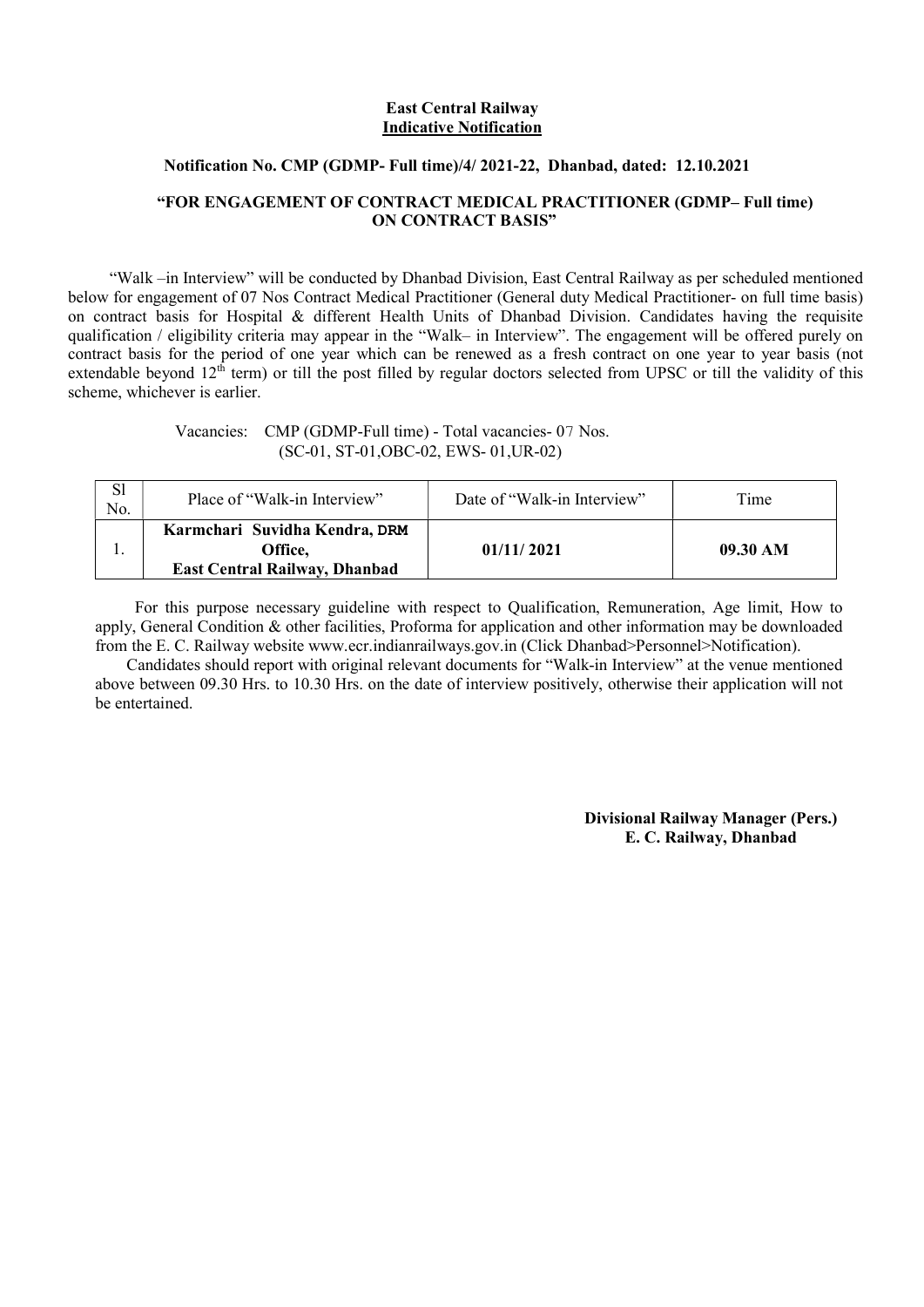### East Central Railway Dhanbad Division

### Notification No- CMP (GDMP- Full time)/4/ 2020-21, Dated: 12.10.2021

### "WALK IN INTERVIEW" for Engagement of General Duty Medical Practitioner on Contract Basis

"Walk-in Interview" will be conducted by East Central Railway as mentioned below for engagement of full time General Duty Medical Practitioner for various Health Unit of Dhanbad Division of East Central Railway. Willing Doctor who fulfill the qualification/ eligibility criteria specified below may apply for the above engagement. The engagement will be offered purely on contract basis for the period of one year which can be renewed as a fresh contract on one year to year basis (not extendable beyond  $12<sup>th</sup>$  term) or till the post filled by regular doctors selected from UPSC or till the validity of this scheme, whichever is earlier.

#### 1. General Duty Medical Practitioner (Full time)

### (A) Description of Posts:

Vacancies : General Duty medical Practitioner (Full Time) (SC-01, ST-01,OBC-02, EWS- 01,UR-02)

| <b>Sl</b><br>No. | Division/Rly                              | <b>Vacancies</b> | <b>Hospital/Health Unit/Place</b>                                                       |
|------------------|-------------------------------------------|------------------|-----------------------------------------------------------------------------------------|
|                  | Dhanbad Division,<br>East Central Railway | $07$ Nos.        | DRH-01, SDRH/PTRU-01, SGRL HU-01, GHD HU-01, TORI HU-01,<br>GMO(Loco) HU-01, BRKA HU-01 |

### (B) Qualification :

- (a) MBBS with internship.
- (b) Registered with medical Council of India/ Medical Council of State.

### (C) Remuneration:

 Rs.75,000/- (Rs. Seventy Five thousand only) per month, if Railway accommodation is not provided. If Railway accommodation is provided, deduction will be made from the monthly remuneration equivalent to House Rent Allowance payable on minimum pay of Junior Scale Officer (GP. Rs. 5400/- only in Level – 10, as per  $7<sup>th</sup>$  PC) and fixed license fee for accommodation.

2. Age Limit: Not exceeding 53 years as on 01.11.2021. Age relaxation will be provided as per extent rules 05 years for SC/ ST Communities & 03 years for OBC, as the case may be. It will not be applicable for retired Doctors.

#### 3. Retired IRMS Officers, Retired Government Medical Officers of State Government and Central Government may also apply against above vacancies. The condition will be as under –

- (i)  $Age: Not exceeding 65 years as on 01.11.2021.$
- (ii) Educational Qualification: Minimum qualification requires is MBBS.
- (iii) Remuneration: Fixed remuneration of Rs. 46,000/- (Forty six thousand only) per month. (Subject to condition that remuneration + Pension drawn by Retired Doctors should not exceed the last pay drawn).
- (iv) Terms as conditions will be followed as mentioned in Rly. Bd's Letter No. 2008/E(GR) II/1/1, dated-16.07.12, Rly Bd's L. No. 2013/E (GR)II/1/5, dated- 20.05.2014, L No. 2014/ E (GR)II/1/1, dt. 13.06.17, 2013/ E(GR)II/ 1/ 5, New Delhi, dated- 09.07.2018 & Rly Bd's L. No. 2018/ Terms. Cell/ Health/ Medical Issue, dated- 24.08.2018.

#### 4. Schedule & Venue of Interview :

| Venue of "Walk-in Interview"                                | Date of Walk-in Interview  |
|-------------------------------------------------------------|----------------------------|
| Kramchari suvidha Kendra, DRM Office, E. C. Rly,<br>Dhanbad | $01/11/2021$ at 09.30 Hrs. |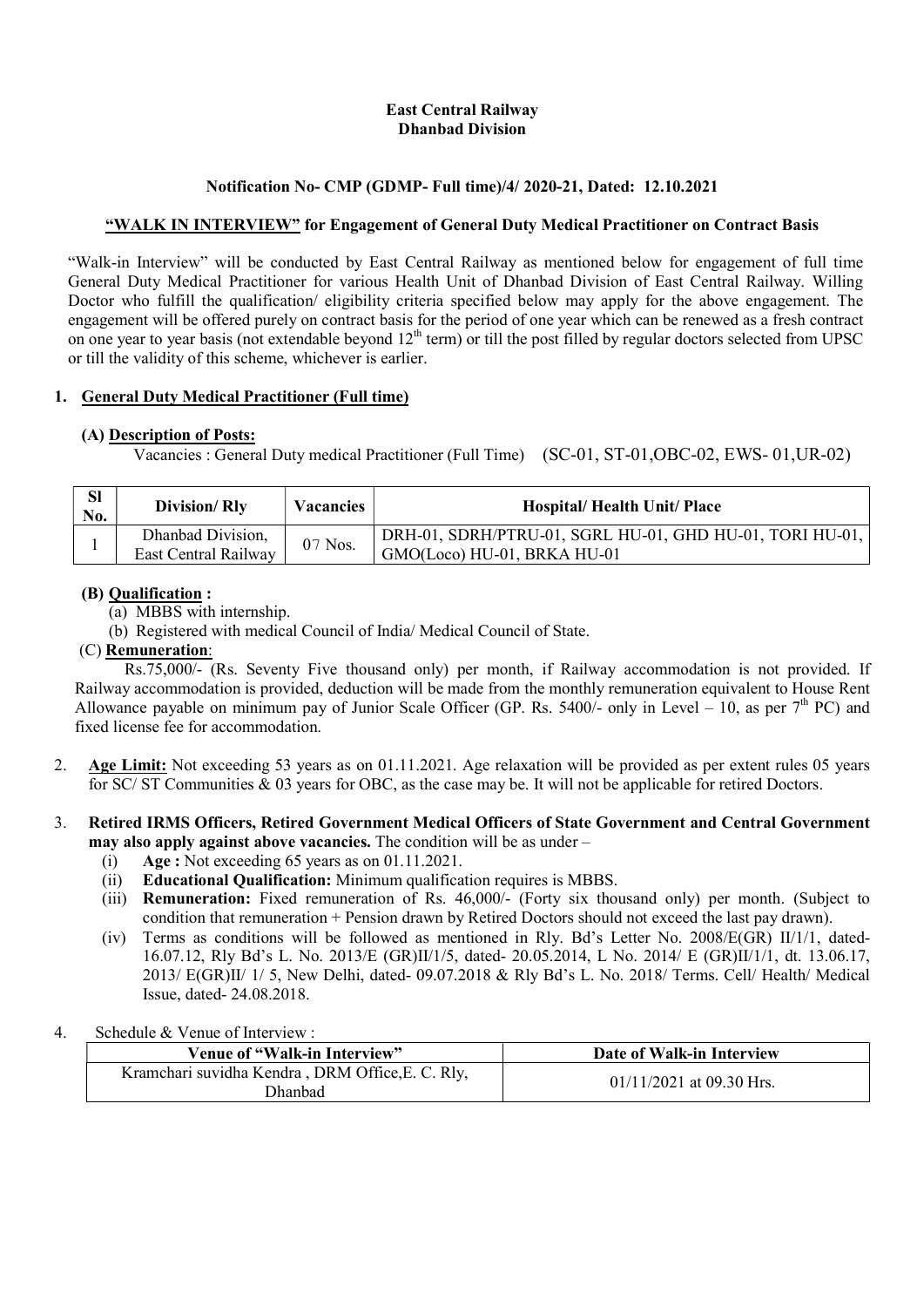#### 5. How to apply:

 Applicant intending to join as Contract medical Practitioner should apply on prescribed format (enclosed) and submitted the same up to 10.30 AM on the date of interview at the venue along with self

attested photocopies of following documents and attend the Walk-in interview with original certificates mentioned below –

- (a) Proof of Age.
- (b) Proof of passing MBBS, Internship, PG Degree, Diploma & Other educational certificate.
- (c) Proof of registration in Indian Medical Council/ Medical Council of State.
- (d) Proof of caste in case of SC/ ST Candidate & non- Creamy layer certificate in case of OBC Candidate (Only Central Govt. Prescribed format will be accepted in case of OBC).
- (e) Mark Sheet (s) of relevant qualification (s).
- (f) 4 (Four) copies of Passport size photograph with self signature.
- (g) Experience Certificate,if any.
- (h) Retired doctor should also brought PPO & Service certificate with him

#### 6. General Conditions and others facilities :

- (a) The daily rate of proportionate reduction from the remuneration in the event of absence will be applicable.
- (b) Railway administration has legitimate right to transfer the engaged CMPs anywhere on Dhanbad division in case of administrative exigency.
- (c) One set of  $1<sup>st</sup>$  class complementary pass for self and family during each contract period which shall be issued after three months of regular contract service. Contract medical Practitioner can avail free Medical treatment on E. C. Railway Hospital for self only.
- (d) No TA/ DA will be paid to the candidates for attending interview.
- (e) Selected candidates will be posted in any Hospital/ Health Units of this Dhanbad Division of East Central Railway. The vacancies announced are only indicative and railway reserve the right to make adjustments.
- (f) CMP will have no right to posting against regular vacant post or transfer on request.
- (g) CMP will not be allowed private practice after sanction of contract.
- (h) The candidates working in any Medical Organization/ State Govt. should submit their application through proper channel with "No Objection Certificate".
- (i) Numbers of posts and place specified above are subject to change. Offer will be on the basis of vacancies available at the time of engagement.
- (j) Posts indicated herein may be kept unfilled at the discretion of administration.
- (k) Contract Medical Practitioners who enter into contract with the Railways will not have any claim or right for his / her continuity in service or automatic extension of the term of contract service rendered as a fulltime contract. Doctors will not have any bearing in respect of considering of their period in regular selection through UPSC nor will it confer any right for regularization or absorption.
- (l) If Railway accommodation is provided subject to availability and after meeting the requirement of serving railway officers an amount equivalent to HRA payable to afresh entrant to Group 'A' Jr. Scale and license fee of the Railway accommodation so provided will be deducted from the monthly remuneration payable to the Contract Medical Practitioner.
- (m) In case Specialists are not available against the vacancies announced, Railway reserves the right to engage General Duty Doctors against these vacancies also.
- (n) Offer will be issued to selected candidates and in that case candidates should report within 15 days from date of issue of offer letter otherwise offer may be treated as cancelled.
- (o) Contract can be terminated by the Railway at any time during the contract period by giving 15 days notice without assigning any reason as per terms and condition laid down vide Rly. Bd's Letter No. 96/ E (GR) II/ 9/ 16, dated-23.02.2000, L. No. 2007/ H/1/1, dt. 16.10.2008, Letter No. 2008/ E (GR)II/ 1/ 1, dated- 16.07.2012, L. No. 2013/ E (GR)II/1/5, dated- 10.05.2014, L No. 2014/E (GR) II/9/16, dated- 13.06.2017 & Rly Bd's Letter No. 2018/ Terms. Cell/ Health/ Medical Issue, dated- 24.08.2018.
- 7. Candidates should report with original relevant document for walk- in- interview at the venue mentioned above at 9.30 to 10.30 Hrs. on the date of interview positively otherwise candidature may not be considered.
- 8. Notification & other information regarding CMP engagement may be downloaded from www.ecr.indianrailways.gov.in (Click Dhanbad> Personnel>Notification).

#### DA: Application format.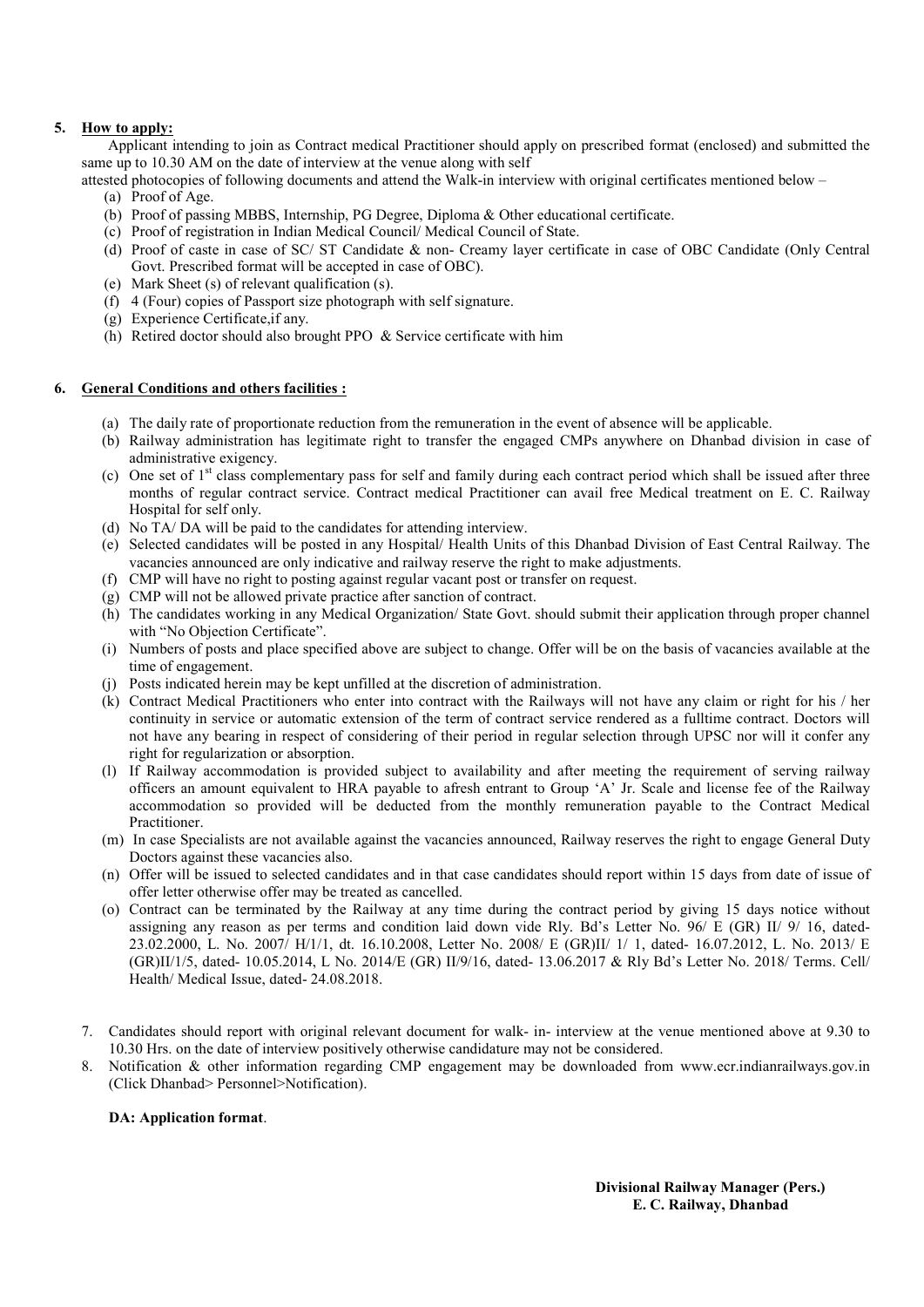### FORMAT FOR APPLICATION

 To Divisional Railway Manager (Pers.), East Central Railway, Dhanbad.

 Sub: Engagement of fulltime Contract Medical Practitioner on Contract Basis for Dhanbad Division size Ref: DRM/P/DHN's No. CMP (GDMP- Full time)/4/2021-22, dated: 12.10.2021

 As per above notification, I hereby apply myself as a candidate for engagement of full time Contract Medical Practitioner on Contract basis. My personal Bio- data is as under:

1. Name:

- 2. Father's/ Husband's name:
- 3. Date of birth:
- 4. Age as on, (01.11.2021) :
- 5. Community: (UR/SC/ST/OBC/EWS) :
- 6. Address for communication:
- 7. Telephone/ Mobile No. & E. mail address:
- 8. Nationality:
- 9. Educational/ Professional Qualification :

| Particular of<br>Examination | Result<br>(Year) | Medical University | No. of<br>attempts | Total marks<br>/Marks<br>obtained | Percentage<br>of marks |
|------------------------------|------------------|--------------------|--------------------|-----------------------------------|------------------------|
|                              |                  |                    |                    |                                   |                        |
|                              |                  |                    |                    |                                   |                        |
|                              |                  |                    |                    |                                   |                        |
|                              |                  |                    |                    |                                   |                        |
|                              |                  |                    |                    |                                   |                        |
|                              |                  |                    | <b>TOTAL</b>       |                                   |                        |

10. Date of completion of internship :

11. Particulars of working as Contract medical Practitioner, it served earlier :

| Name of railway | Engagement/Contract Station | Period of Contract, from to |
|-----------------|-----------------------------|-----------------------------|
|                 |                             |                             |
|                 |                             |                             |

12. Experience if any:

13. Registration No. of Medical Council of India/ State :

14. Preference for posting :

 I hereby declare that the particulars given above are correct. If any information given by me is found incorrect/ false at any stage, my selection/ engagement is liable to be terminated without any further notice to me and action may be taken against me under criminal/ civil law.

15. List of enclosures :

 Signature of Candidate Full name Address

 Place: Date: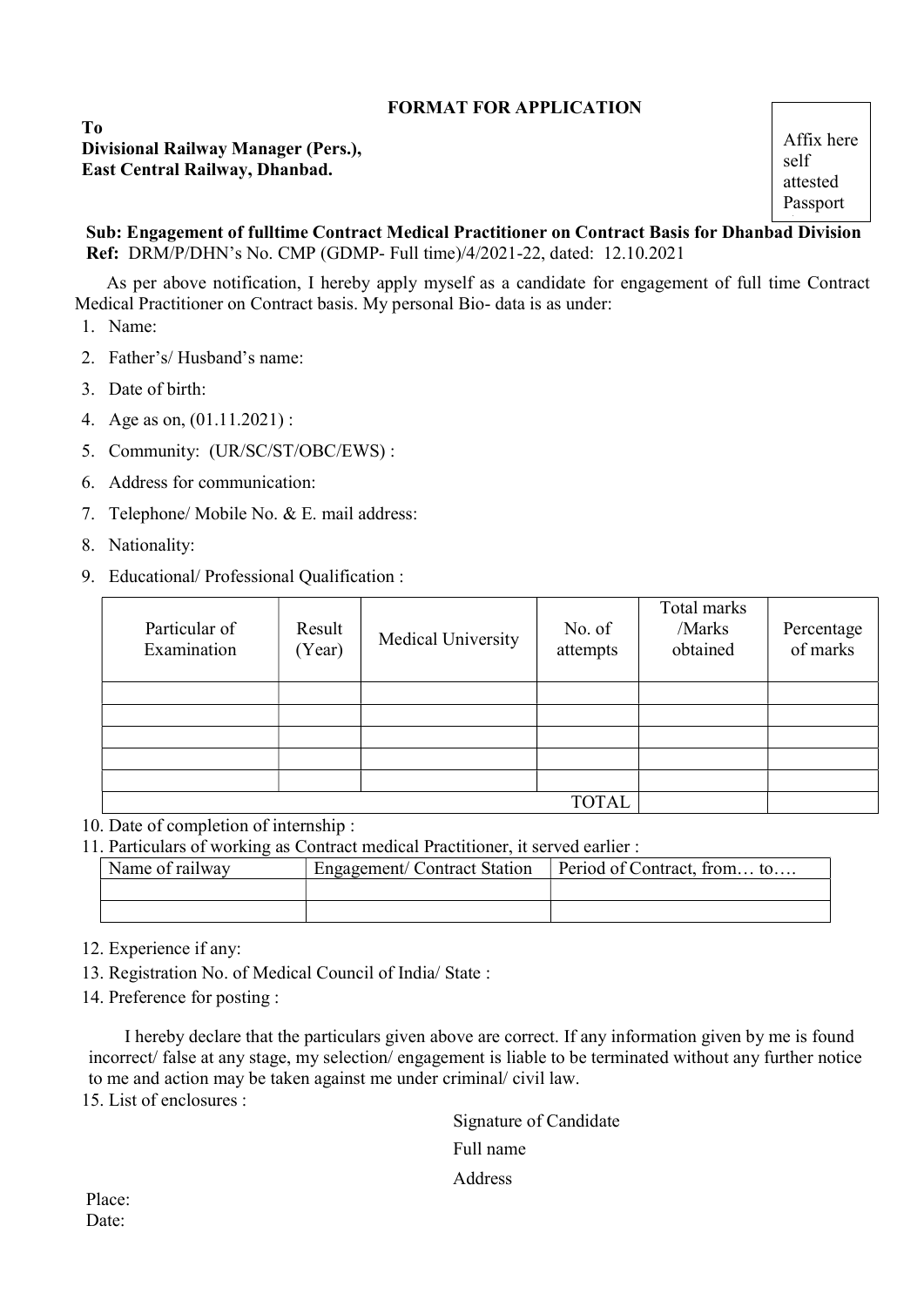### FORMAT OF APPLICATION FOR RETIRED DOCTORS

### To Divisional Railway Manager (Pers.), East Central Railway, Dhanbad.

Sub: Engagement of fulltime Contract Medical Practitioner on Contract Basis for Dhanba Ref: DRM/P/DHN's No. CMP (GDMP- Full time)/4/2021-22, dated: 12.10.2021 size

 As per above notification, I hereby apply myself as a candidate for engagement of full time Contract Medical Practitioner on Contract basis. My personal Bio- data is as under:

1. Name:

- 2. Father's/ Husband's name:
- 3. Date of birth:
- 4. Age as on, (01.11.2021) :
- 5. Retirement date :
- 6. Post & place at the time of Retirement ;
- 7. Last Pay drawn :
- 8. Pension drawn as on 01.11.2021:
- 9. Community: (UR/SC/ST/OBC/EWS) :
- 10. Address for communication:
- 11. Telephone/ Mobile No. & E mail address:
- 12. Nationality:
- 13. Educational/ Professional Qualification :

| Particular of<br>Examination | Result<br>(Year) | Medical University | No. of<br>attempts | Total marks<br>/Marks<br>obtained | Percentage<br>of marks |
|------------------------------|------------------|--------------------|--------------------|-----------------------------------|------------------------|
|                              |                  |                    |                    |                                   |                        |
|                              |                  |                    |                    |                                   |                        |
|                              |                  |                    |                    |                                   |                        |
|                              |                  |                    |                    |                                   |                        |
|                              |                  |                    | <b>TOTAL</b>       |                                   |                        |

14. Date of completion of internship :

15. Particulars of working as Contract medical Practitioner, it served earlier :

| Name of railway                                   | Engagement/Contract Station | Period of Contract, from to |  |  |
|---------------------------------------------------|-----------------------------|-----------------------------|--|--|
|                                                   |                             |                             |  |  |
|                                                   |                             |                             |  |  |
| $\sim$ $ \sim$ $\sim$ $ \sim$<br>$ -$<br><u>_</u> | .                           |                             |  |  |

16. Registration No. of Medical Council of India/ State :

17. Preference for posting :

 I hereby declare that the particulars given above are correct. If any information given by me is found incorrect/ false at any stage, my selection/ engagement is liable to be terminated without any further notice to me and action may be taken against me under criminal/ civil law.

18. List of enclosures :

 Signature of Candidate: Full name: Address:

 Place: Date: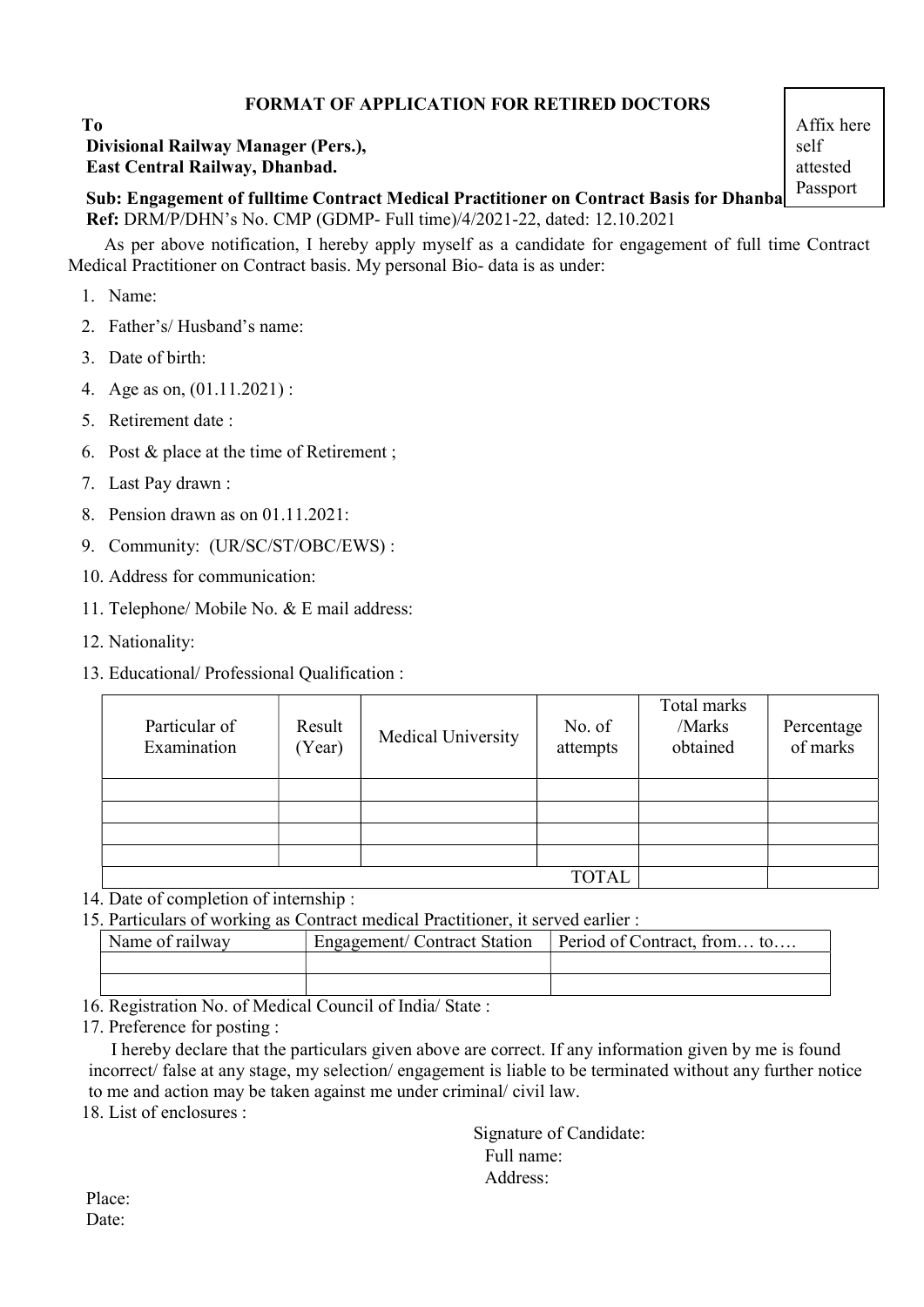### पूर्व मध्य रेल सांकेतिक अधिसचना

### अधिसूचना संख्या : सीएमपी (जीडीएमपी–पूर्णकालिक) / 4 / 2021–22, विनांक: 12.10.2021

### "अनुबंध के आधार पर सामान्य ड़यूटी संविदा चिकित्सकों की तैनाती हेतू 'वाक इन इन्टरव्यू"

### (Walk-In-Interview)"

धनबाद मंडल, पूर्व मध्य रेल के अस्पतालों एवं विभिन्न स्वास्थ्य केन्द्रों के लिए अनुबंध के आधार पर संविदा पर  $\mathbf{1}$ 07 पूर्णकालिक सामान्य ड्यूटी संविदा चिकित्सकों की संविदा पर तैनाती हेतु 'वाक् इन इन्टरव्यू' (Walk–In-Interview)" का आयोजन नीचे दिए गये निर्धारित स्थान एवं तिथि को किया जाएगा। इच्छुक चिकित्सक, जो उक्त पद पर नियुक्ति हेतु अर्हक योग्यता रखते हों वे 'वाक् इन इन्टरव्यू' के लिए आवेदन कर सकते हैं। यह तैनाती पूर्णतः ठेके (संविदा) के आधार पर 01 वर्ष के लिए होगी तथा वर्षवार इसका नवीनीकरण /अवधि विस्तार, रेलवे बोर्ड के .<br>निर्देशानुसार वर्ष दर वर्ष अथवा पद के नियमित चिकित्सक (संध लोक सेवा आयोग के द्वारा चयनित चिकित्सक) से भरे जाने तक या योजना के लाग रहने तक, जो पहले हो, तक के लिए वैध रहेगा।

### रिक्तियों का विवरण:

(क) सामान्य ड़यूटी संविदा चिकित्सक (पूर्णकालिक) : कूल रिक्तिः 07 पद। (SC-01, ST-01, OBC-02, EWS-01, UR-02)

| कम0<br>सं० | 'वाक् इन इन्टरव्यू' हेतु निर्धारित स्थान                                         | 'वाक् इन इन्टरव्यू' की तिथि | समय              |
|------------|----------------------------------------------------------------------------------|-----------------------------|------------------|
|            | कर्मचारी सुविधा केन्द्र,<br>मंडल रेल प्रबन्धक  कायोलय ,<br>पूर्व मध्य रेल, धनबाद | 01/11/2021                  | 09.30 बजे प्रातः |

इस कम में, दिशा निर्देश जो शैक्षनिक योग्यता, मानदेय, आयु सीमा,, आवेदन कैसे करें, सामान्य शर्तें व अन्य सुविधाऐं, आवेदन का प्रारूप एवं अन्य सूचनाऐं पूर्व मध्य रेल के वेबसाइट www.ecr.indianrailways.gov.in (Click Dhanbad> Personnel>Notification) से डाउनलोड किया जा सकता है।

अभ्यर्थी को उपरोक्त निर्धारित तिथि व स्थान के अनुसार 'वाक् इन इन्टरव्यू' के दिन सभी संबंधित मूल प्रमाण-पत्रों के साथ उपरोक्त निर्धारित स्थान पर प्रातः 09.30 बजे से 10.30 बजे के बीच उपस्थित होना अनिवार्य होगा अथवा उनके आवेदन पर विचार नहीं किया जाएगा।

> मंडल रेल प्रबन्धक (कार्मिक) पूर्व मध्य रेल, धनबाद।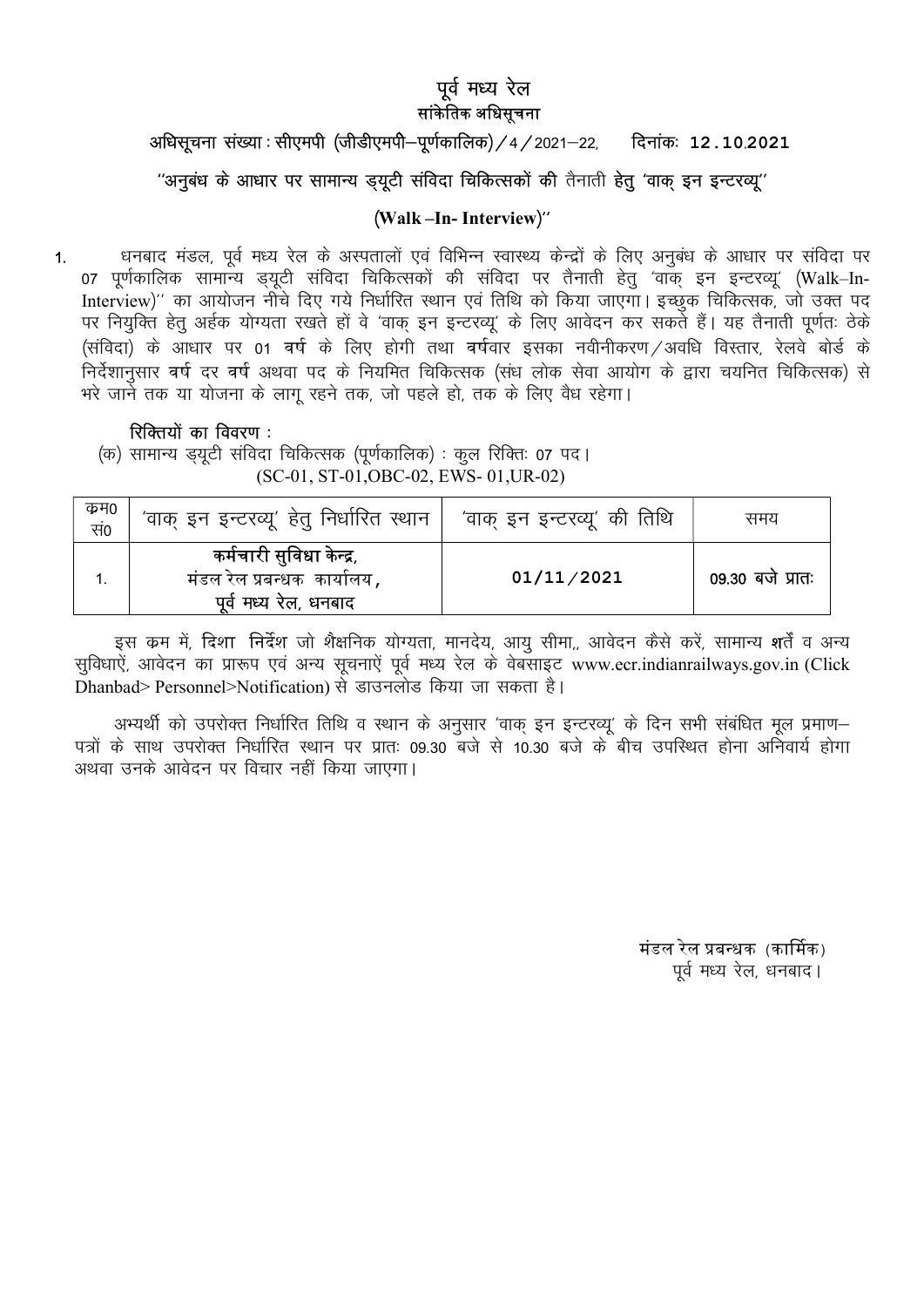## पूर्व मध्य रेल

### धनबाद मंडल

अधिसूचना संख्या : सीएमपी (जीडीएमपी-पूर्णकालिक) /4/2021-22, दिनांकः 12.10.2021

### "अनुबंध के आधार पर सामान्य ड्यूटी संविदा चिकित्सकों की तैनाती हेतु 'वाक् इन इन्टरव्यू' (Walk -In- Interview)"

2. संविदा पर पूर्णकालिक सामान्य ड्यूटी संविदा चिकित्सकों के लिए वाक् इन इन्टरव्यू (Walk -In- Interview) का आयोजन पूर्व मध्य रेल, धनबाद मंडल के अस्पताल एवं विभिन्न स्वास्थ्य केन्द्रों के लिए किया जा रहा है। इच्छुक चिकित्सक जो निम्न वर्णित शैक्षणिक योग्यता/निर्धारित योग्यता को पूरा करते हो वे ''वाक् इन इन्टरव्यू'' के लिए आवेदन कर सकते हैं। यह तैनाती पूर्णतः ठेके (संविदा) के आधार पर 01 वर्ष के लिए होगी तथा वर्षिवार इसका नवीनीकरण/अवधि विस्तार, रेलवे बोर्ड के निर्देशानुसार वर्ष दर वर्ष अथवा पद के नियमित चिकित्सक (संध लोक सेवा आयोग के द्वारा चयनित चिकित्सक) से भरे जाने तक या योजना के लागू रहने तक, जो पहले हो, तक के लिए वैध रहेगा।

### 3. सामान्य ड्यूटी संविदा चिकित्सक (पूर्णकालिक) :

पद का विवरण :

(क) सामान्य ड़यूटी संविदा चिकित्सक (पूर्णकालिक) की रिक्ति : 07 (SC-01, ST-01,OBC-02, EWS-01,UR-02)

| क0स0 | मंडल ∕ रेलवे               | रिक्ति    | अस्पताल/स्वास्थ्य केन्द्र /स्थान                                                                                                                          |
|------|----------------------------|-----------|-----------------------------------------------------------------------------------------------------------------------------------------------------------|
|      | धनबाद मंडल, पूर्व मध्य रेल | कूल ०७ पद | <sup> </sup> मंडल रेल अस्पताल -01, पतरातू -01, सिंगरौली स्वाo के०-01,गझंडी स्वाo केo-<br>01, टोरी स्वाo केo-01, गोमो(लोको)स्वाo केo-01, बरका स्वाo केo-01 |

#### (ख) शैक्षनिक योग्यताः –

(अ) एम.बी.बी.एस इन्टर्नशिप के साथ।

(ब) इण्डियन मेडिकल कॉन्सिल / मेडिकल कॉन्सिल ऑफ स्टेट में पंजीकत होना चाहिए।

 $($ ग) मानदेय $:$   $-$ 

रू0 75,000 / - (रू0 पचहतर हजार) मात्र प्रति माह, यदि रेलवे आवास उपलब्ध नहीं कराया जाता है। यदि रेलवे आवास सुविधा उपलब्ध कराया जाता है तो निर्धारित मानदेय से शुल्क के रूप में अवर वेतनमान अधिकारी (ग्रेड वेतन– 5400 / -, 7वॉ वेतनमान के अनुसार, लेवल–10) के न्यूनतम स्तर पर दिया जानेवाला आवास किराया भत्ता के समतुल्य राशि एवं आबंटित आवास के लिए निर्धारित लाइसेंस शुल्क की कटौती की जाएगी।

- 4. आयू निर्धारण : दिनांकः 01.11.2021 को 53 वर्ष से अधिक नहीं होनी चाहिए। अजा ⁄ अजजा समुदाय के अभ्यर्थियों के मामले में 05 वर्ष एवं अ•्षि•व के लिए 03 वर्ष तक की छट दी जायेगी। यह सेवानिवृत चिकित्सकों पर लागु नहीं होगा।
- सेवानिवृत आईआरएमएस अधिकारी, राज्य तथा केन्द्र सरकार से सेवानिवृत चिकित्सक भी रिक्तियों के विरूद्व आवेदन कर सकते हैं। शर्ते निम्नवतं होगी $:$  –
	- (i) आयुः दिनांक– 01.11.2021 को 65 वर्ष से अधिक नहीं होनी चाहिए।
	- (ii) शैक्षनिक योग्यता : न्यूनतम शैक्षनिक योग्यता एम.बी.बी.एस होगा।
	- (iii) मानदेय : नियत वेतन रू0 46,000/ (रू0 छियालिस हजार)/ प्रतिमाह होगा। (यह मानदेय इस भार्त के साथ देय होगा कि मानदेय + पें**श**न आहरित अंतिम वेतन से अधिक नहीं होगा)।
	- (iv) इस मामले में रेलवे बोर्ड के पत्र सं0: 2008 /ई(जीआर)।।/1/1, दिनांक: 16.07.2012, पत्र सं0: 2013 /ई (जीआर)।।/1/5, दिनांक: 20.05.2014, पत्र सं0: 2014 /ई(जीआर)।।/1/1, दिनांक: 13.06.2017, पत्र सं0: 2013 /ई(जीआर)।।/1/5, दिनांक: 09.07.2018 और पत्र सं0: 2018 / ट्रान्स सेल / हेल्थ / मेडिकल ई**श**यु, दिनांक: 24.08.2018 में उल्लेखित नियम एवं **श**र्तें लागू होगे।

#### साक्षात्कार की सारिणी : 6

| "वाक् इन इन्टरव्यू" का स्थान                                                                   | "वाक् इन इन्टरव्यू" की तिथि              |
|------------------------------------------------------------------------------------------------|------------------------------------------|
| <b>कर्मचारी सुविधा केन्द्र</b> , मंडल रेल प्रबन्धक  कार्यालय <b>,</b><br>पूर्व मध्य रेल, धनबाद | दिनांकः <b>01 /11 /2021</b> को 11.00 बजे |

7. आवेदन कैसे करें:—जो अभ्यर्थी अनुबंधित पूर्णकालिक चिकित्सक के रूप में सेवा देने को इच्छूक हो, वे निर्धारित प्रपत्र में आवेदन प्रपत्र पर साक्षात्कार की तिथि को प्रातः 10.30 बजे तक निम्नलिखित प्रमाण–पत्रों की स्वसत्यापित छायाप्रति के साथ आवेदन करें तथा

साक्षात्कार के लिए निम्नलिखित मूल प्रमाण पत्रों के साथ शामिल हों : –

- (क) जन्म तिथि से संबंधित प्रमाण पत्र।
- (ख) एम.बी.बी.एस इन्टरर्न**शी**प स्नात्कोत्तर डिग्री अथवा डिप्लोमा उतीर्ण होने से संबंधित प्रमाण पत्र।
- (ग) इण्डियन मेडिकल कॉन्सिल / राज्यों में पंजीयन से संबंधित प्रमाण पत्र।
- (घ) यदि अभ्यर्थी अनुसुचित जाति /अनुसुचित जनजाति समुदाय के हों तो जाति प्रमाणपत्र तथा अन्य पिछड़ा वर्ग के अभ्यर्थी होने पर ओबीसी– क्रीमीर्लेयर में न होने का प्रमाण पत्र (केन्द्र सरकार के निर्धारित प्रारूप में हों)।
- (ड.) संबंधित योग्यता से संबंधित अंक पत्र।
- (च) स्व-हस्ताक्षरित चार पासपोर्ट आकार के स्वयं का फोटो।
- (छ) अनुभव संबंधी प्रमाण पत्र यदि हो तो ।
- (ज) सेवानिवृत चिकित्सकों के मामले में पी.पी.ओ तथा सेवा प्रमाणपत्र साथ हों।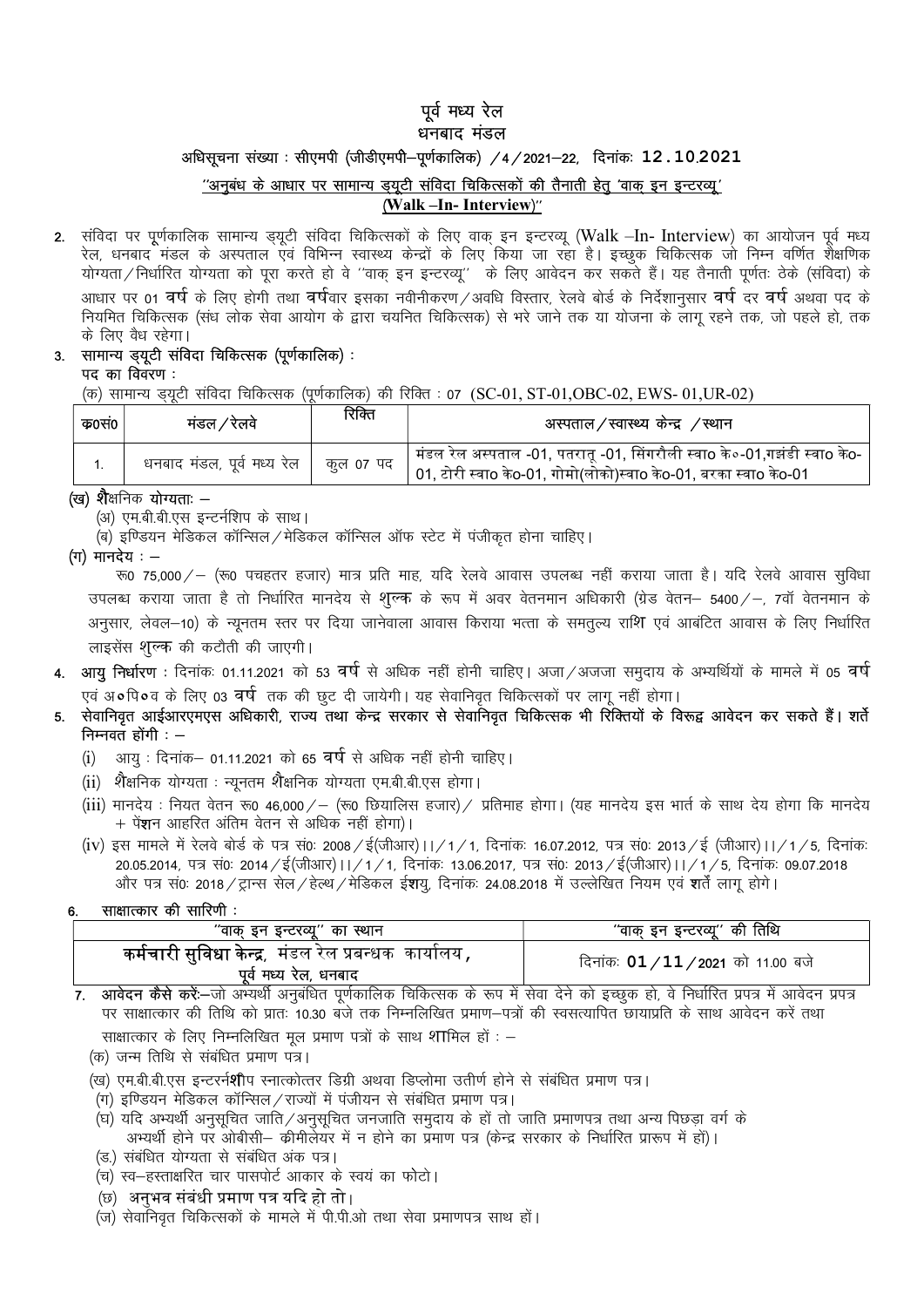#### 8- सामान्य शर्तें एवं अन्य सुविधाऐं : -

- (क) अनुपरिथति की रिथति में मानदेय से अनुपातिक आधार पर दैनिक कटौती लागू होगा।
- (ख) अनुबंध के आधार पर तैनात मेडिकल प्रैक्टिशनर का पूर्व मध्य रेल में प्राासनिक आवशणयकता के अनुसार कहीं भी स्थानान्तरण करने का अधिकार रेल प्र**शा**सन के पास सुरक्षित रहेगा।
- (ग) प्रत्येक संविदा की अवधि के दौरान 03 माह की लगातार सेवा देने के उपरांत एक सेट प्रथम श्रेणी मानार्थ पास स्वयं एवं परिवार के लिए जारी किए जा सकते हैं।
- (घ) अभ्यर्थियों को साक्षात्कार के लिए किसी प्रकार का यात्रा भत्ता / दैनिक भत्ता देय नहीं होगा।
- (ड.) चयनित उम्मीदवारों को धनबाद मंडल, पूर्व मध्य रेल के किसी भी अस्पताल / स्वास्थ्य केंद्र पर पदस्थापित किया है। अधिसूचित रिक्ति सिर्फ सांकेतिक है एवं रेल प्रशासन के पास इसमें परिवर्तन का पूरा अधिकार सूरक्षित होगा।
- (च) अनुबंधित चिकित्सक स्थायी रिक्त पद पर पदस्थापित होने या स्थानान्तरण के लिए अनुरोध करने का अधिकार नहीं होगा।
- (छ) अनुबंध के स्वीकृति के पश्चात् अनुबंधित चिकित्सकों को प्राइवेट प्रैक्टिस करने की अनुमति नहीं होगी।
- (ज) जो अभ्यर्थी पहले से किसी चिकित्सा संगठन/राज्य सरकार के अधीन कार्यरत हैं, वे अपना आवेदन उचित माध्यम से अनापत्ति प्रमाण पत्र के साथ जमा करें।
- (झ) उपर विनिर्दिश्ट पदों की संख्या और स्थान परिवर्तन शर्ति के अधीन है। प्रस्ताव नियुक्ति के समय उपलब्ध रिक्तियों पर आधारित होंगे।
- (ञ) उपरोक्त अधिसूचित पदों को नहीं भरने का अधिकार रेल प्रशासन के पास होगा।
- (ट) रेलवे के साथ अनुबंध करने वाले अनुबंधित मेडिकल प्रैक्टिशनर को सेवा में बने रहने अथवा पूर्णकालिक अनुबंध के तौर पर की गई अनुबंध सेवा की **श**र्त में स्वतः विस्तार का कोई दावा अथवा अधिकार नहीं होगा। चिकित्सकों का संघ लोक सेवा आयोग के माध्यम से नियमित चयन में इनकी अवधि पर विचार करने में इस अवधि का कोई संबंध नहीं होगा न ही नियमितिकरण अथवा आमेलन का कोई अधिकार प्रदान करेगा।
- (ठ) यदि रेलवे आवास उपलब्ध कराया जाता है जो निर्धारित मानदेय से भाूल्क के रूप में श्रेणी–'क' अवर वेतनमान अधिकारी के न्यूनतम वेतन स्तर पर दिया जानेवाला आवास किराया भत्ता के समतूल्य रा**शि** एवं आबंटित आवास के लिए निर्धारित लाइसेंस भाूल्क की कटौती की जाएगी।
- (ड) वि**शे**शज्ञों हेतु अधिसूचित रिक्तियों के विरूद्ध यदि पात्र अभ्यर्थी उपलब्ध नहीं होते हैं तो उस स्थिति में रिक्ति को सामान्य ड्युटी चिकित्सकों द्वारा भरने का अधिकार रेल प्रशासन के पास सुरक्षित रहेगा।
- (ढ) चयनित चिकित्सकों को बुलावा पत्र भेजा जाएगा, पत्र जारी होने की तिथि से पन्द्रह (15) दिनों के अंदर इस कार्यालय में रिपोर्ट करना होगा अन्यथा निर्धारित तिथि तक रिपोर्ट नहीं करने की दशा में उसे रदद समझा जायेगा।
- (ण) रेलवे बोर्ड के पत्र संख्याः 96/ई (जीआर)।।/9/16, दिनांकः 23.02.2000, पत्र संख्याः 2007/एच/1/1, दिनांकः 16.07.2008, पत्र संख्याः 2013/ई(जीआर)।।/1/5, दिनांकः 20.05.2014, पत्र संख्याः 2014/ई (जीआर)।।/1/1, दिनांकः 13.06.2017 तथा रेलवे बोर्ड के पत्र सं0: 2018 / ट्रान्स सेल / हेल्थ / मेडिकल ई) यु. दिनांक: 24.08.2018 में निर्धारित नियम व भार्तों के अनुसार रेलवे द्वारा अनुबंध अवधि के दौरान किसी भी समय 15 दिनों की नोटिस देकर बिना कोई कारण बताए अनुबंध को समाप्त किया जा सकता है।
- 09. अभ्यथियों के वाक्-इन-इन्टरव्यु के दिन सभी संबंधित मूल प्रमाणपत्रों के साथ उपरोक्त स्थान पर 09.30 बजे से 10.30 बजे के बीच उपस्थित होना अनिवार्य होगा अन्यथा उनके पात्रता पर विचार नहीं किया जायेगा।
- 10. अधिसूचना एवं अन्य सूचना ईसीआर के वेवसाईट www.ecr.indianrailways.gov.in (Click Dhanbad> Personnel>Notification) से डाउनलोड केया जा सकता है।

संलग्नकः आवेदन का प्रारूप।

मंडल रेल प्रबन्धक (कार्मिक) पूर्व मध्य रेल, धनबाद।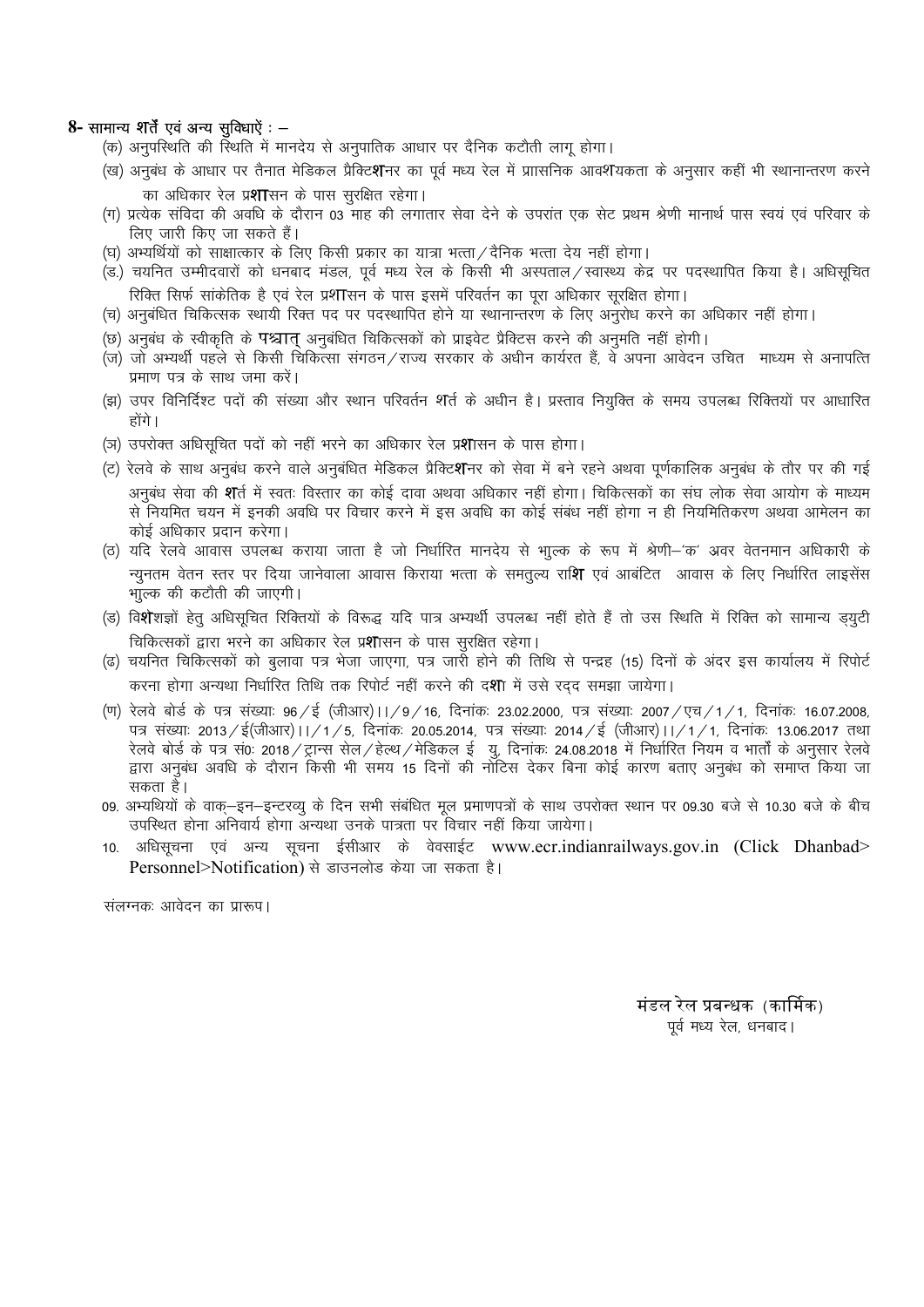पास पोर्ट

आकार का

स्व सत्यापित फोटो

चिपकायें ।

### सेवा में

मंडल रेल प्रबन्धक (कार्मिक)

### पूर्व मध्य रेल, धनबाद।

**विषय**: धनबाद मंडल, पूर्व मध्य रेल में अनुबंध के आधार पर पूर्णकालिक संविदा चिकित्सकों की तैनाती। संदर्भ : मं रे प्र (का) धनबाद सं० सीएमपी (जीडीएमपी-पूर्णकालिक) / 4 / 2021-22, दिनांक: 12.10.2021

उपयुक्त अधिसूचना के संदर्भ में मैं स्वयं को अनुबंध के आधार पर अनुबंधित चिकित्सकों के रूप में तैनाती हेतू आवेदन करता / करती हूँ। मेरा बायो–डाटा निम्न प्रकार है –

- $1.714$ :
- 2. पिता $/$ पति का नाम:
- $3\overline{3}$  जन्म तिथि:
- 4. दिनांक 01.11.2021 को आयु:
- 5. जाति (अ.जा. / अ.ज.जा. / अ.पि.व. / ई.डब्ल्यू.एस. / सामान्य):
- $6.$  पत्राचार का पता:
- 7. दरभाष सं0 / मोबाईल सं0 तथा ई0मेल पता:
- 8. राष्ट्रीयता :
- 9. शैक्षणिक योग्यता :

| परीक्षा की विवरण | उत्तीर्ण<br>होने का<br>वर्ष | विशवविद्यालय | प्रयासों<br>की सं0 | कुल अंक ⁄ प्राप्त<br>अंक | अंकों का<br>प्रतिशत |
|------------------|-----------------------------|--------------|--------------------|--------------------------|---------------------|
|                  |                             |              |                    |                          |                     |
|                  |                             |              |                    |                          |                     |
|                  |                             |              |                    |                          |                     |
|                  |                             |              |                    |                          |                     |
|                  |                             |              |                    |                          |                     |
|                  |                             |              | कुल                |                          |                     |

10. इन्टरर्नशीप पूरी होने की तिथि:

11. पूर्व में अनुबंध के आधार पर चिकित्सक के रूप में कार्य करने का विवरण (यदि हों) :

| रतव का नाम                                                                                                                                                                                                                                                                                                                                                         | अनुबंध का स्टेशन | अनुबंध की अवधि ।<br>,,,,,,,,,,,,,,,,,,<br>\!\! |
|--------------------------------------------------------------------------------------------------------------------------------------------------------------------------------------------------------------------------------------------------------------------------------------------------------------------------------------------------------------------|------------------|------------------------------------------------|
|                                                                                                                                                                                                                                                                                                                                                                    |                  |                                                |
|                                                                                                                                                                                                                                                                                                                                                                    |                  |                                                |
| $\overline{10}$ $\overline{0}$ $\overline{10}$ $\overline{10}$ $\overline{11}$ $\overline{11}$ $\overline{11}$ $\overline{11}$ $\overline{11}$ $\overline{11}$ $\overline{11}$ $\overline{11}$ $\overline{11}$ $\overline{11}$ $\overline{11}$ $\overline{11}$ $\overline{11}$ $\overline{11}$ $\overline{11}$ $\overline{11}$ $\overline{11}$ $\overline{11}$ $\$ |                  |                                                |

12. अनुभव, यदि कोई हो:

13. इण्डियन मेडिकल काउंसिल/राज्यों मेडिकल काउंसिल द्वारा प्रदत्त पंजीकरण सं0:

14. पदस्थापना स्थल हेतू प्राथमिकता:

मैं घोषणा करता / करती हूँ कि इस आवेदन पत्र में दी गई सभी सूचनाऐं सत्य हैं। यदि उपरोक्त दी गई सूचनाओं में कोई भी सूचना किसी स्तर पर गलत या असत्य पायी जाती है जो मेरी सेवा बिना नोटिस के समापत की जा सकेगी और मेरे विरूद्ध अपराधिक / सिविल कानून के अंतर्गत कार्यवाही की जा सकती है। 15. संलग्नकों की सूची:

| पता— |
|------|

स्थानः दिनांक: